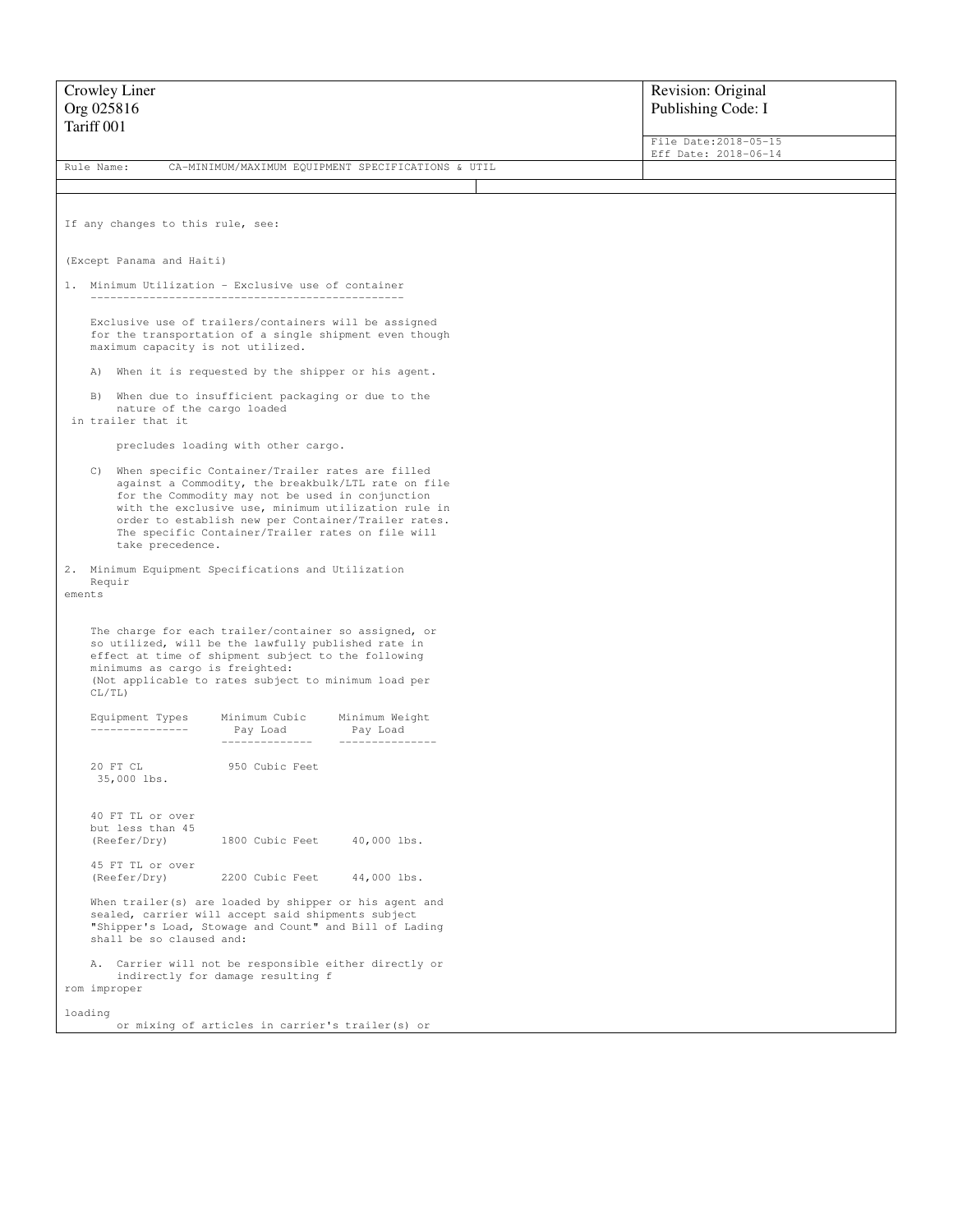|                                                                                                                                                                                                                                                                                                                                                                                                                                                                                            |                                                                                                                                                                                                                                                                                                                                                   |  | Page: 2 |  |  |  |
|--------------------------------------------------------------------------------------------------------------------------------------------------------------------------------------------------------------------------------------------------------------------------------------------------------------------------------------------------------------------------------------------------------------------------------------------------------------------------------------------|---------------------------------------------------------------------------------------------------------------------------------------------------------------------------------------------------------------------------------------------------------------------------------------------------------------------------------------------------|--|---------|--|--|--|
|                                                                                                                                                                                                                                                                                                                                                                                                                                                                                            |                                                                                                                                                                                                                                                                                                                                                   |  |         |  |  |  |
| Rule Name:                                                                                                                                                                                                                                                                                                                                                                                                                                                                                 | CA-MINIMUM/MAXIMUM EQUIPMENT SPECIFICATIONS & UTIL(CONTINUED)                                                                                                                                                                                                                                                                                     |  |         |  |  |  |
|                                                                                                                                                                                                                                                                                                                                                                                                                                                                                            |                                                                                                                                                                                                                                                                                                                                                   |  |         |  |  |  |
| for                                                                                                                                                                                                                                                                                                                                                                                                                                                                                        |                                                                                                                                                                                                                                                                                                                                                   |  |         |  |  |  |
|                                                                                                                                                                                                                                                                                                                                                                                                                                                                                            | any discrepancy in count or concealed damage to<br>articles.                                                                                                                                                                                                                                                                                      |  |         |  |  |  |
| <b>B.</b><br>gross<br>the                                                                                                                                                                                                                                                                                                                                                                                                                                                                  | Shipper shall furnish carrier with a list of<br>contents showing descriptions of goods and the                                                                                                                                                                                                                                                    |  |         |  |  |  |
|                                                                                                                                                                                                                                                                                                                                                                                                                                                                                            | weight and cubic measurements of the contents of                                                                                                                                                                                                                                                                                                  |  |         |  |  |  |
|                                                                                                                                                                                                                                                                                                                                                                                                                                                                                            | trailer(s). Carrier reserves the right to open and<br>inspect the contents of a trailer. The carrier                                                                                                                                                                                                                                              |  |         |  |  |  |
| will<br>g that an                                                                                                                                                                                                                                                                                                                                                                                                                                                                          | reseal and indicate on the Bill of Ladin                                                                                                                                                                                                                                                                                                          |  |         |  |  |  |
|                                                                                                                                                                                                                                                                                                                                                                                                                                                                                            | inspection has been made.                                                                                                                                                                                                                                                                                                                         |  |         |  |  |  |
|                                                                                                                                                                                                                                                                                                                                                                                                                                                                                            |                                                                                                                                                                                                                                                                                                                                                   |  |         |  |  |  |
|                                                                                                                                                                                                                                                                                                                                                                                                                                                                                            | 3. Maximum Utilization                                                                                                                                                                                                                                                                                                                            |  |         |  |  |  |
|                                                                                                                                                                                                                                                                                                                                                                                                                                                                                            | MAXIMUM UTILIZATION LIMITS<br>TARIFF/BILL OF LADING PROVISIONS<br>20' Refrigerated Container<br>38,000 lbs.                                                                                                                                                                                                                                       |  |         |  |  |  |
|                                                                                                                                                                                                                                                                                                                                                                                                                                                                                            | 20' Container<br>38,000 lbs.<br>Reefer/containers under refrigeration<br>(See EXCEPTION)<br>46,000 lbs.                                                                                                                                                                                                                                           |  |         |  |  |  |
|                                                                                                                                                                                                                                                                                                                                                                                                                                                                                            | Dry/Containers<br>46,000 lbs.<br>Dryloaded Reefer/Container<br>46,000 lbs.                                                                                                                                                                                                                                                                        |  |         |  |  |  |
| Except as otherwise provided Southbound/Northbound<br>Trailer/Container rates named in this tariff are based<br>on a Maximum gross weight as stated above. These<br>Maximums are superseded by individual Maximums found<br>within Specific TLI's. (It should be noted that<br>Maximums found within the TLI's or this Rule are<br>there for rating purposes only and should not be<br>construed by the cargo interest as authorization to<br>violate over the road/rail laws in any count |                                                                                                                                                                                                                                                                                                                                                   |  |         |  |  |  |
| ry).                                                                                                                                                                                                                                                                                                                                                                                                                                                                                       |                                                                                                                                                                                                                                                                                                                                                   |  |         |  |  |  |
|                                                                                                                                                                                                                                                                                                                                                                                                                                                                                            | Carrier will not accept any responsibility for any<br>container/trailers which are found to violate U.S. over<br>the road limitations as per the Intermodal Safe<br>Container of 1992. Carrier will not arrange or be<br>responsible for any drays or any form of inland<br>transportation on loads which violate said Act. See<br>Circumstances. |  |         |  |  |  |
|                                                                                                                                                                                                                                                                                                                                                                                                                                                                                            | *Any fines or fees resulting from overweight cargo will be<br>for the account of the cargo.                                                                                                                                                                                                                                                       |  |         |  |  |  |
|                                                                                                                                                                                                                                                                                                                                                                                                                                                                                            | Circumstances:                                                                                                                                                                                                                                                                                                                                    |  |         |  |  |  |
|                                                                                                                                                                                                                                                                                                                                                                                                                                                                                            | Cargo intere<br>st may make their own arrangements for the                                                                                                                                                                                                                                                                                        |  |         |  |  |  |
| have                                                                                                                                                                                                                                                                                                                                                                                                                                                                                       | removal from Carrier's premises, and for any further on<br>carriage on loads considered by Carrier not to conform<br>with or fall within the limitations spelled out in the<br>1992 Act. Since such containers and or trailers will                                                                                                               |  |         |  |  |  |
| clearly                                                                                                                                                                                                                                                                                                                                                                                                                                                                                    | been weighed, the weight certification will state                                                                                                                                                                                                                                                                                                 |  |         |  |  |  |
| previously                                                                                                                                                                                                                                                                                                                                                                                                                                                                                 | any information called from said weighing. As                                                                                                                                                                                                                                                                                                     |  |         |  |  |  |
|                                                                                                                                                                                                                                                                                                                                                                                                                                                                                            | stated, as soon as such loads pass from the carrier's<br>premises the onus of responsibility rests entirely with<br>the cargo inter<br>est.                                                                                                                                                                                                       |  |         |  |  |  |
|                                                                                                                                                                                                                                                                                                                                                                                                                                                                                            |                                                                                                                                                                                                                                                                                                                                                   |  |         |  |  |  |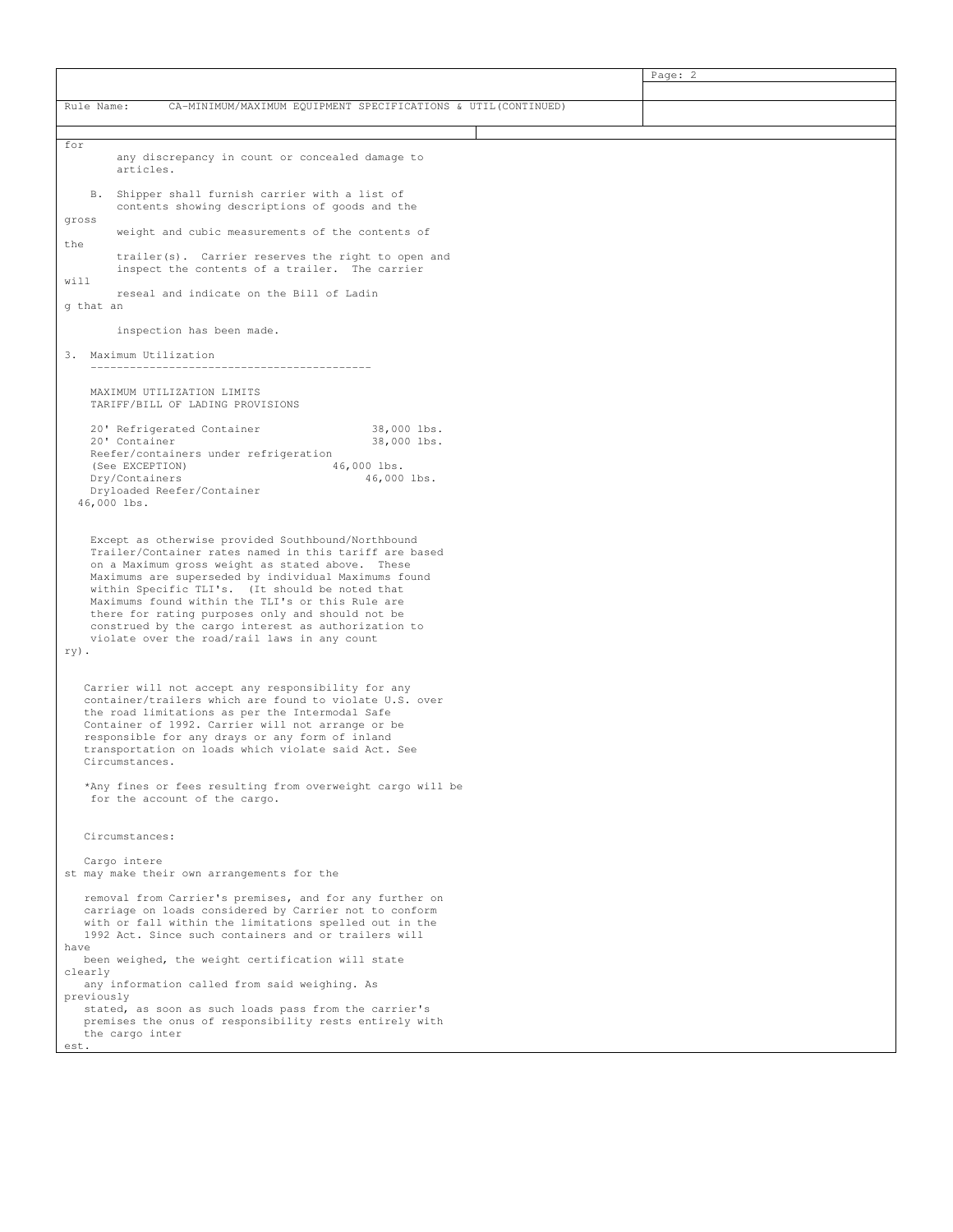|                                                                                                                                                                                                                                                                                                                                                                                                                                                                                                                                                                                                                                                                   | Page: 3 |  |  |  |
|-------------------------------------------------------------------------------------------------------------------------------------------------------------------------------------------------------------------------------------------------------------------------------------------------------------------------------------------------------------------------------------------------------------------------------------------------------------------------------------------------------------------------------------------------------------------------------------------------------------------------------------------------------------------|---------|--|--|--|
| CA-MINIMUM/MAXIMUM EQUIPMENT SPECIFICATIONS & UTIL(CONTINUED)<br>Rule Name:                                                                                                                                                                                                                                                                                                                                                                                                                                                                                                                                                                                       |         |  |  |  |
|                                                                                                                                                                                                                                                                                                                                                                                                                                                                                                                                                                                                                                                                   |         |  |  |  |
| Carrier may arrange to rework loads, see charges listed<br>below, in order to achieve "safe load" status. If such<br>reworking the load will not achieve the necessary safety<br>factor required. Carrier will at cargo interests request<br>and expense strip out a portion of the cargo and reload<br>this cargo to a second reefer or ventilated container.<br>Any equipment stymied on Carrier's premises due<br>overweight or safe load problems, will be subject to any<br>and all demurrage<br>/detention charges incurred.<br>If requested, Carrier will provide the following to the cargo interest:<br>Provide the overweight motor carrier permits for |         |  |  |  |
| shipments<br>not exceeding 52,000 lbs gross cargo weight and 80,000<br>gross axle weight.<br>Arrange the rework of container(s)trailer(s) to comply<br>with state law requirement for shipments exceeding<br>80,000 lbs. gross axle weight.                                                                                                                                                                                                                                                                                                                                                                                                                       |         |  |  |  |
| \$400.00 per equipment or actual cost, whichever is<br>higher.                                                                                                                                                                                                                                                                                                                                                                                                                                                                                                                                                                                                    |         |  |  |  |
| In addition, a round trip drayage will be asses<br>sed for                                                                                                                                                                                                                                                                                                                                                                                                                                                                                                                                                                                                        |         |  |  |  |
| the extra container.                                                                                                                                                                                                                                                                                                                                                                                                                                                                                                                                                                                                                                              |         |  |  |  |
| Nothing in the foregoing provisions shall authorize a<br>violation of the Intermodal Safe Container Act of 1992.                                                                                                                                                                                                                                                                                                                                                                                                                                                                                                                                                  |         |  |  |  |
| Payment for overweight charges is due upon a Carrier's<br>presentation of an invoice for charges Accrued under the<br>provisions of its applicable tariff.                                                                                                                                                                                                                                                                                                                                                                                                                                                                                                        |         |  |  |  |
| Payment will be collected by the Carrier, however, in the<br>case where the Carrier has appointed a third party to<br>handle<br>its overweight charges, all payments must be made to the<br>third party firm. Any<br>payment made to the Carrier, when a                                                                                                                                                                                                                                                                                                                                                                                                          |         |  |  |  |
| third party has been appointed, will not be considered as<br>satisfaction to the settlement of the outstanding charges.                                                                                                                                                                                                                                                                                                                                                                                                                                                                                                                                           |         |  |  |  |
| Payment due, in excess of the 30 (thirty) -day period of<br>credit set forth above, will be considered to be<br>"delinquent". In the event a Shipper and/or Consignee<br>(Hereinafter "Shipper/Consignee") is delinquent in making<br>payment to the Carrier that is a party to the Credit<br>Agreement (hereinafter referred to as a "Party"), its 30<br>(thirty) days credit privileges will be rev<br>oked thereafter                                                                                                                                                                                                                                          |         |  |  |  |
| a cash bond (or other form of acceptable security) to cover<br>anticipated overweight charges, much be deposited with the<br>Party or its third party/agent as set forth in paragraphs<br>(a) - (f) below, prior to the future release of Party's<br>equipment to the Shipper/Consignee.                                                                                                                                                                                                                                                                                                                                                                          |         |  |  |  |
| (a) The Shipper/Consignee shall post a deposit with the<br>Party or its designated agent in the minimum amount<br>оf<br>USD 100.00 per unit for dry equipment                                                                                                                                                                                                                                                                                                                                                                                                                                                                                                     |         |  |  |  |
| (container/ trailer) or \$250.00 for reefer equipment<br>(container/trailer) in cash or by cashier's check                                                                                                                                                                                                                                                                                                                                                                                                                                                                                                                                                        |         |  |  |  |
|                                                                                                                                                                                                                                                                                                                                                                                                                                                                                                                                                                                                                                                                   |         |  |  |  |